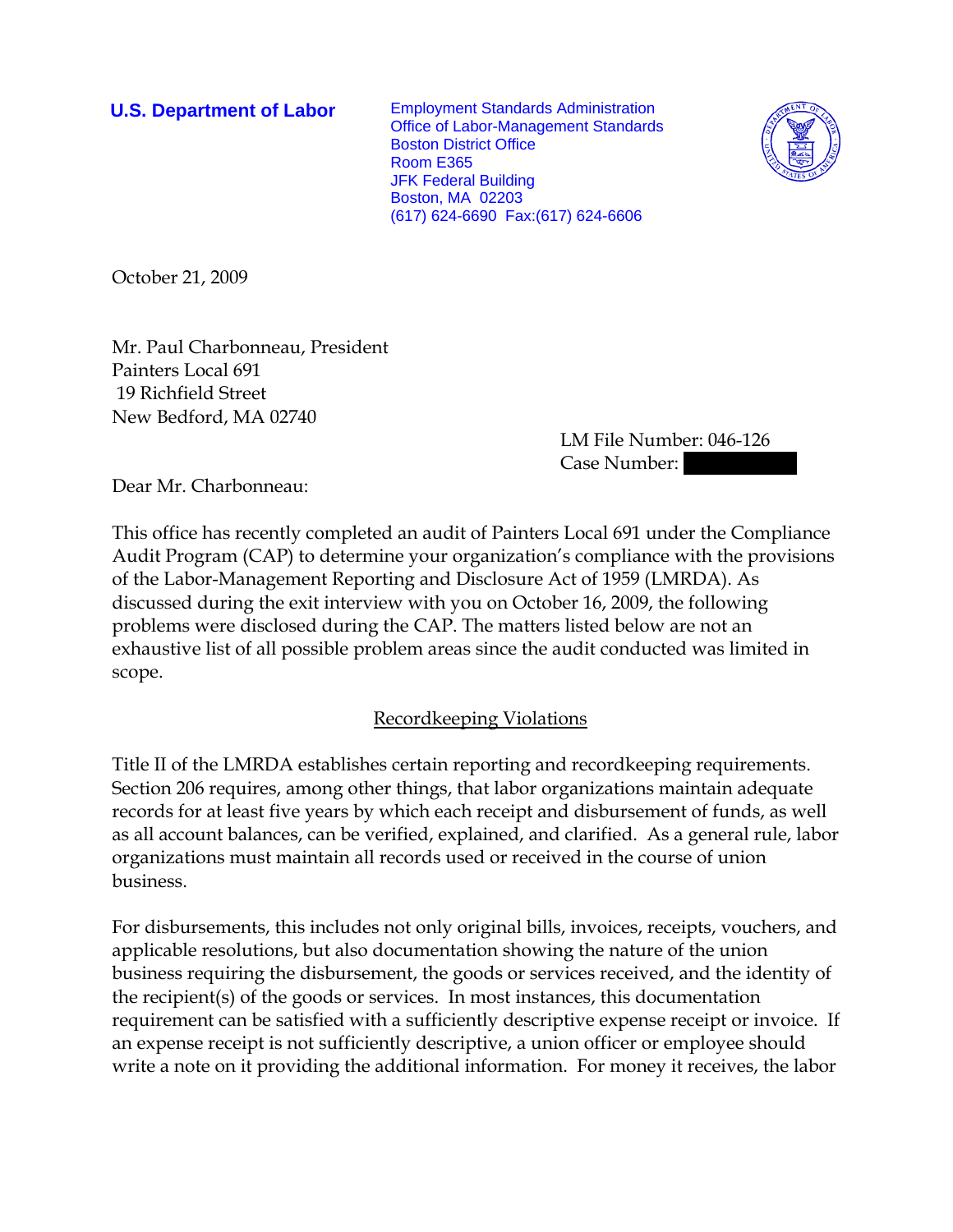Mr. Paul Charbonneau October 16, 2009 Page 2 of 4

organization must keep at least one record showing the date, amount, purpose, and source of that money. The labor organization must also retain bank records for all accounts.

The audit of Painters Local 691's 2008 records revealed the following recordkeeping violations:

1. General Disbursements

Local 691 did not retain adequate documentation for expenses incurred by the local totaling at least \$618. For example, the local did not have receipts for \$600 paid to Elks Lodge #73 for hall rent and charitable contribution. The local's check register noted a check ||| as a "void" but the bank statement showed that check |||, written for \$18, was cashed on July 16, 2008. The local had the duplicate of the check but it was marked "void." The local also noted four checks in the register the end of the year that had no date, recipient, or amount.

As previously noted above, labor organizations must retain original receipts, bills, and vouchers for all disbursements. The president and treasurer (or corresponding principal officers) of your union, who are required to sign your union's LM report, are responsible for properly maintaining union records.

# 2. Receipt Dates not Recorded

Local 691 records the date dues are received from members on the individual ledger cards, but did not maintain a separate receipts journal. Local 691 noted on a receipt document the date monthly dues receipts were transferred from the Financial Secretary to the Treasurer for deposit into the general checking account.

The date of receipt is required to verify, explain, or clarify amounts required to be reported in Statement B (Receipts and Disbursements) of the LM-3. The LM-3 instructions for Statement B state that the labor organization must record receipts when it actually receives money and disbursements when it actually pays money out. Failure to record the date money was received could result in the union reporting some receipts for a different year than when it actually received them. Local 691 failed to report \$2,127 in dues received in December 2008 as the dues were deposited and accounted for in January 2009.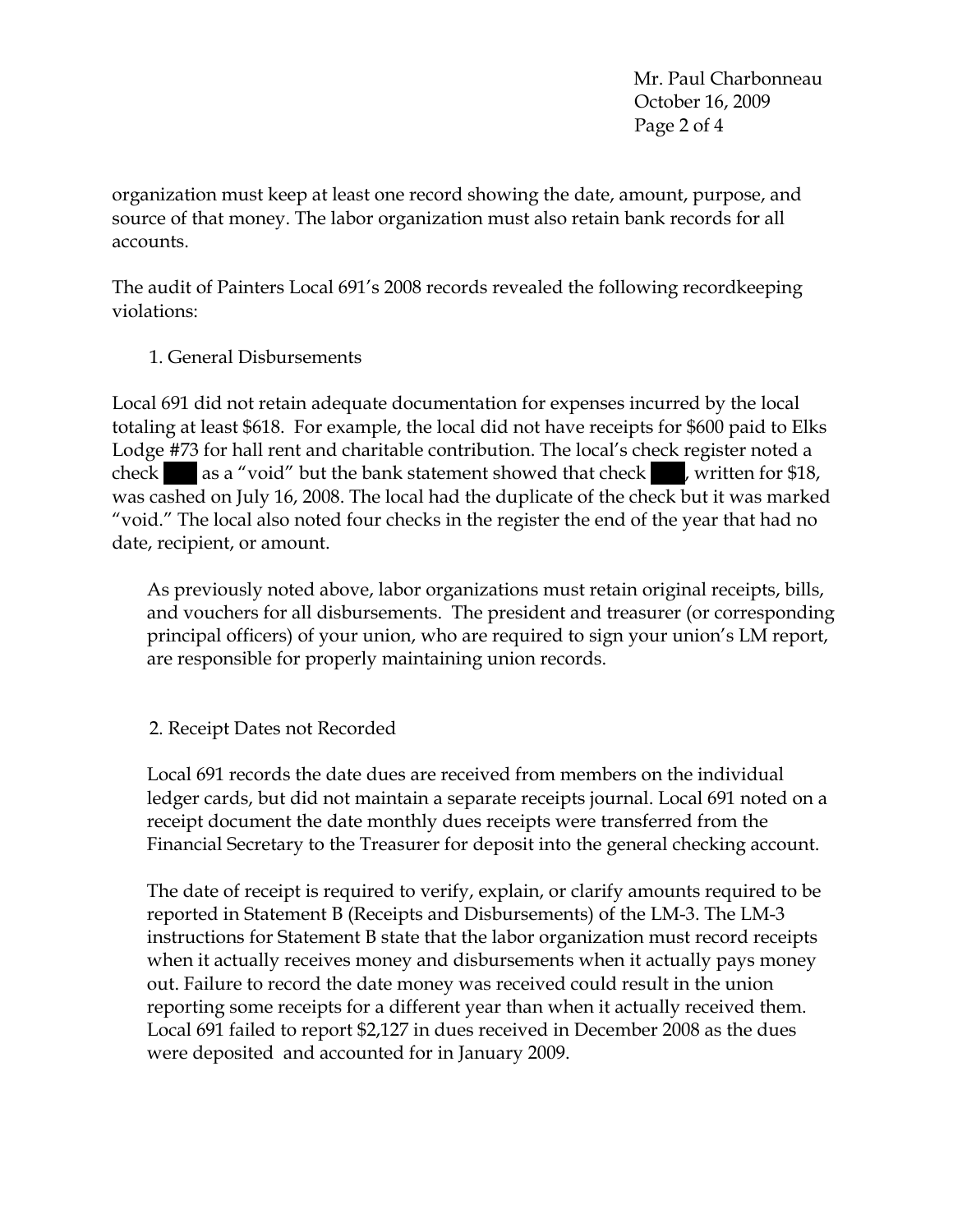Mr. Paul Charbonneau October 16, 2009 Page 3 of 4

Based on your assurance that Local 691 will retain adequate documentation in the future, OLMS will take no further enforcement action at this time regarding the above violations.

# Reporting Violations

The audit disclosed a violation of LMRDA Section 201(b), which requires labor organizations to file annual financial reports accurately disclosing their financial condition and operations. The Labor Organization Annual Report LM-3 filed by Local 691 for fiscal year ending December 31, 2008, was deficient in the following areas:

### 1. Disbursements To Officers

Local 691 did not include some salary and reimbursements to officers totaling at least \$387 in the amounts reported in Items 24 D and E (All Officers and Disbursements to Officers). It appears the union erroneously reported the salary and reimbursement payments in Item 54 (Other Disbursements). The local listed two individuals as officers in Item 24 who were not officers of the local. The disbursements to these individual totaling \$148 should have been reported in Item 51 (Contributions, Gifts & Grants) and Item 54 (Other Disbursements).

The union must report most direct disbursements to Local 691 officers and some disbursements made on behalf of its officers in Item 24. A "direct disbursement" to an officer is a payment made to an officer in the form of cash, property, goods, services, or other things of value. See the instructions for Item 24 for a discussion of certain direct disbursements to officers that do not have to be reported in Item 24. An "indirect disbursement" to an officer is a payment to another party (including a credit card company) for cash, property, goods, services, or other things of value received by or on behalf of an officer. However, indirect disbursements for temporary lodging (such as a union check issued to a hotel) or for transportation by a public carrier (such as an airline) for an officer traveling on union business should be reported in Item 48 (Office and Administrative Expense).

# 2. Cash Receipts

The total cash receipts reported in Item 44 (Total Receipts) is not the total cash receipts for the audit year according to the union's books. The union reported a